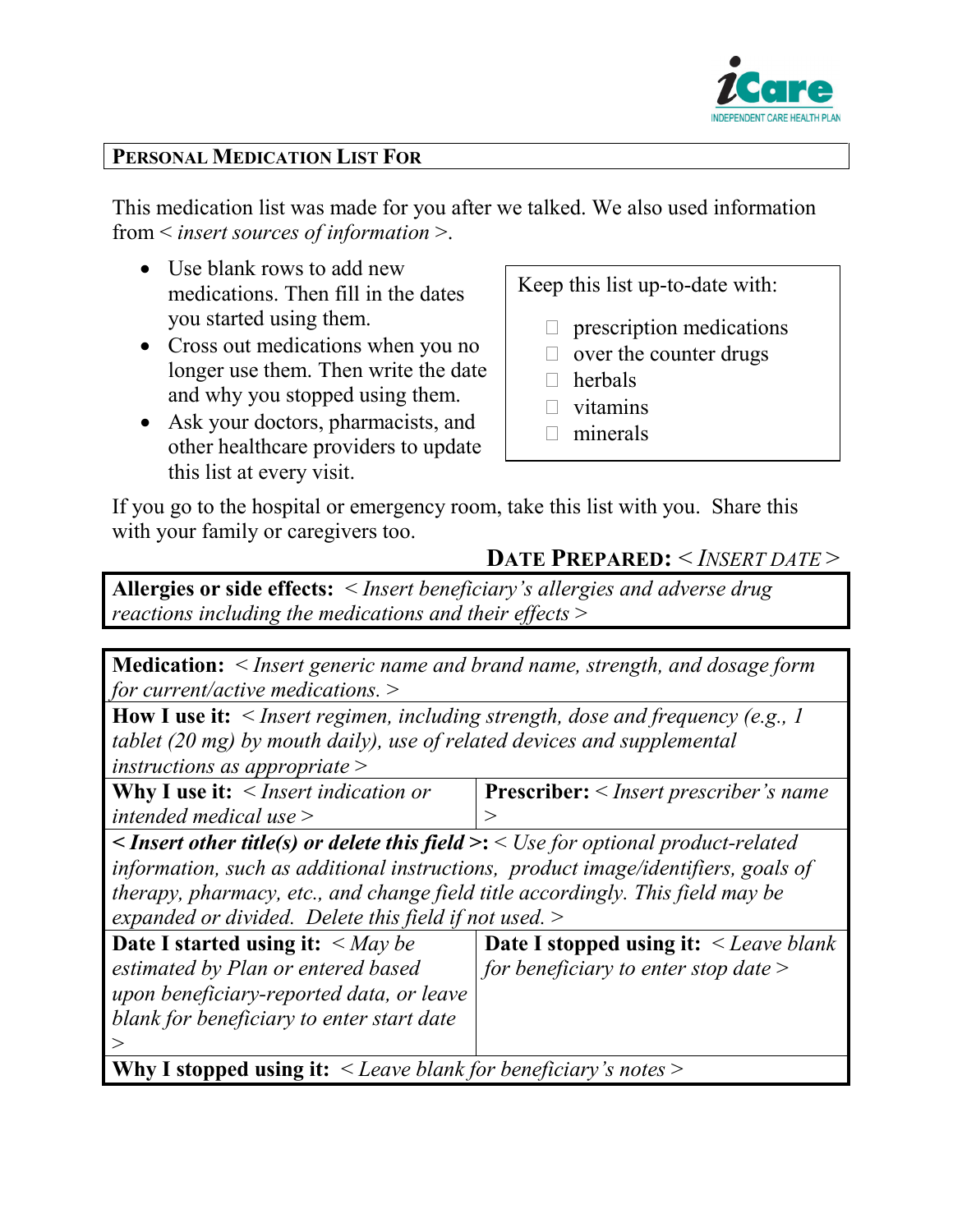**PERSONAL MEDICATION LIST FOR** < *Insert Member's name*, DOB: *mm/dd/yyyy* > (Continued)

| <b>Medication:</b>                                         |                          |  |
|------------------------------------------------------------|--------------------------|--|
| <b>How I use it:</b>                                       |                          |  |
| <b>Why I use it:</b>                                       | <b>Prescriber:</b>       |  |
| $\leq$ Insert other title(s) or delete this field $\geq$ : |                          |  |
| Date I started using it:                                   | Date I stopped using it: |  |
| <b>Why I stopped using it:</b>                             |                          |  |

| <b>Medication:</b>                                         |                          |  |
|------------------------------------------------------------|--------------------------|--|
| How I use it:                                              |                          |  |
| Why I use it:<br><b>Prescriber:</b>                        |                          |  |
| $\leq$ Insert other title(s) or delete this field $\geq$ : |                          |  |
| Date I started using it:                                   | Date I stopped using it: |  |
| Why I stopped using it:                                    |                          |  |

| <b>Medication:</b>                                         |                          |
|------------------------------------------------------------|--------------------------|
| How I use it:                                              |                          |
| Why I use it:                                              | <b>Prescriber:</b>       |
| $\leq$ Insert other title(s) or delete this field $\geq$ : |                          |
| Date I started using it:                                   | Date I stopped using it: |
| Why I stopped using it:                                    |                          |

| <b>Medication:</b>                                         |                          |
|------------------------------------------------------------|--------------------------|
| How I use it:                                              |                          |
| Why I use it:<br><b>Prescriber:</b>                        |                          |
| $\leq$ Insert other title(s) or delete this field $\geq$ : |                          |
| Date I started using it:                                   | Date I stopped using it: |
| Why I stopped using it:                                    |                          |

| <b>Medication:</b>                                         |                          |
|------------------------------------------------------------|--------------------------|
| <b>How I use it:</b>                                       |                          |
| Why I use it:<br><b>Prescriber:</b>                        |                          |
| $\leq$ Insert other title(s) or delete this field $\geq$ : |                          |
| Date I started using it:                                   | Date I stopped using it: |
| <b>Why I stopped using it:</b>                             |                          |